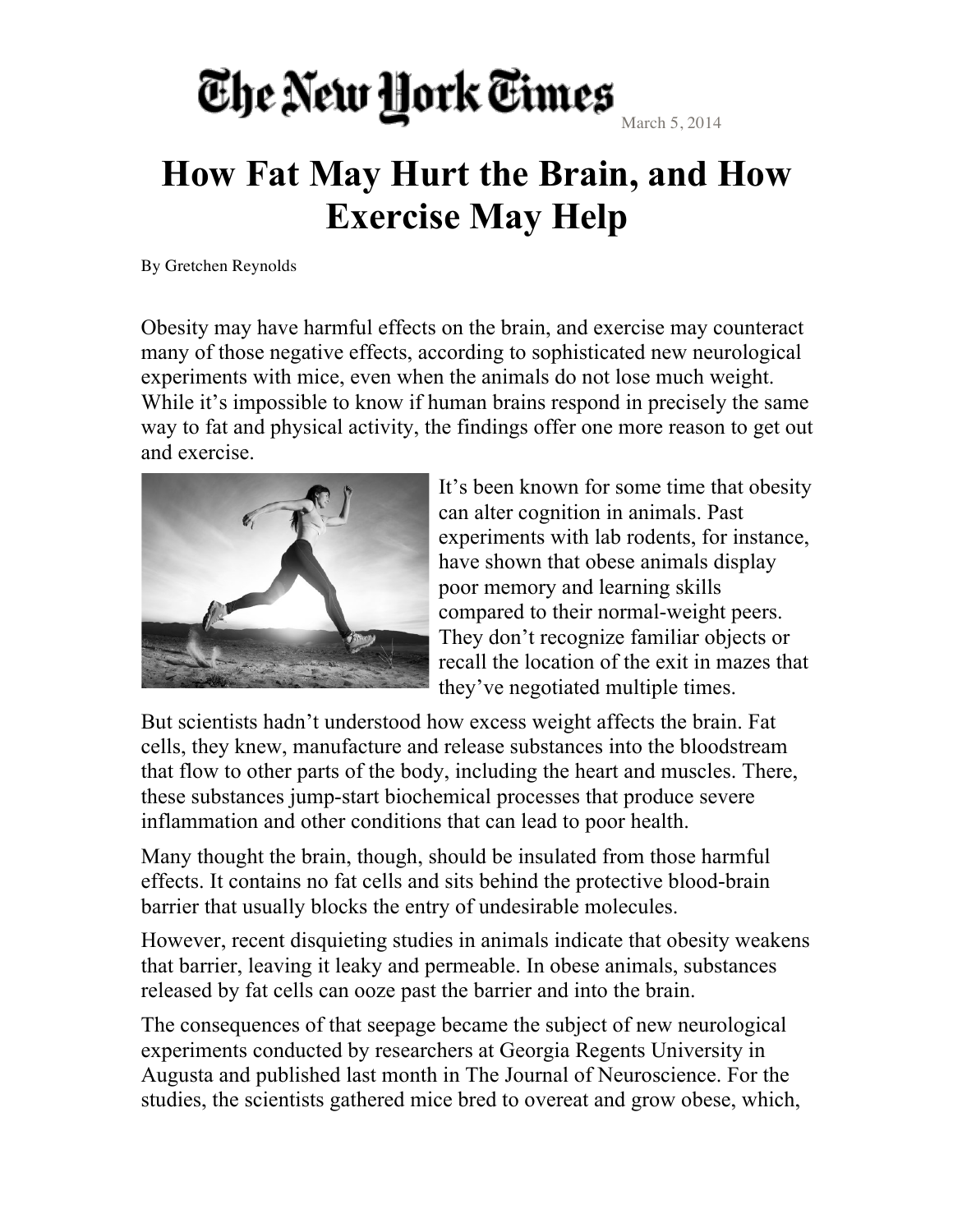## The New York Times

March 5, 2014

after a few weeks of sitting quietly in their cages and eating at will, the animals had obligingly accomplished. As they grew rotund and accumulated more fat cells, the researchers found, their blood showed increasingly hefty doses of a substance called interleukin 1 that is created by fat cells and known to cause inflammation.

In these mice, as interleukin 1 migrated to the head, it passed the blood-brain barrier and entered areas such as the hippocampus, a part of the brain critical for learning and memory. There, it essentially gummed up the works, the researchers found when they examined tissue from the animals' brains, which had high levels of interleukin 1 together with widespread markers of inflammation. While inflammation can represent a healthy response to invading molecules, it hurts cells if it persists.

The researchers also noted extremely low levels in these mice brains of a biochemical associated with healthy synapse function. Synapses are the structures that connect one neuron to another and shunt messages between them. Healthy synapses respond to demands on the brain by slowing or speeding messages, keeping the brain's nervous-system traffic manageable. But low levels of the marker of synapse health suggested to the researchers that in these obese animals' inflamed brains, synapses were no longer functioning properly and messages between neurons likely jerked, hiccuped or stalled.

That possibility was borne out by subsequent tests on the memory and thinking of some of the remaining obese mice. They performed miserably.

But whether excessive fat cells alone were the underlying cause of the changes in the animals' brains was not clear. Other physiological factors "could have been contributing," said Alexis Stranahan, a professor at the Medical College of Georgia at Georgia Regents, who oversaw the study. So, to isolate the impact of the fat, the researchers simply removed most of it, surgically excising the large bands of fat that each mouse bore around its middle.

After recovery, these slenderized mice showed almost no interleukin 1 in their bloodstreams and, Algernon-like, soon were acing cognitive tests that had stumped them before surgery.

Conversely, when the scientists implanted the preserved fat pads into previously lean mice — and haven't we all had nightmares about something like that happening to us in our sleep? — the animals almost immediately grew dimmer, performing far worse than previously on cognitive tests,